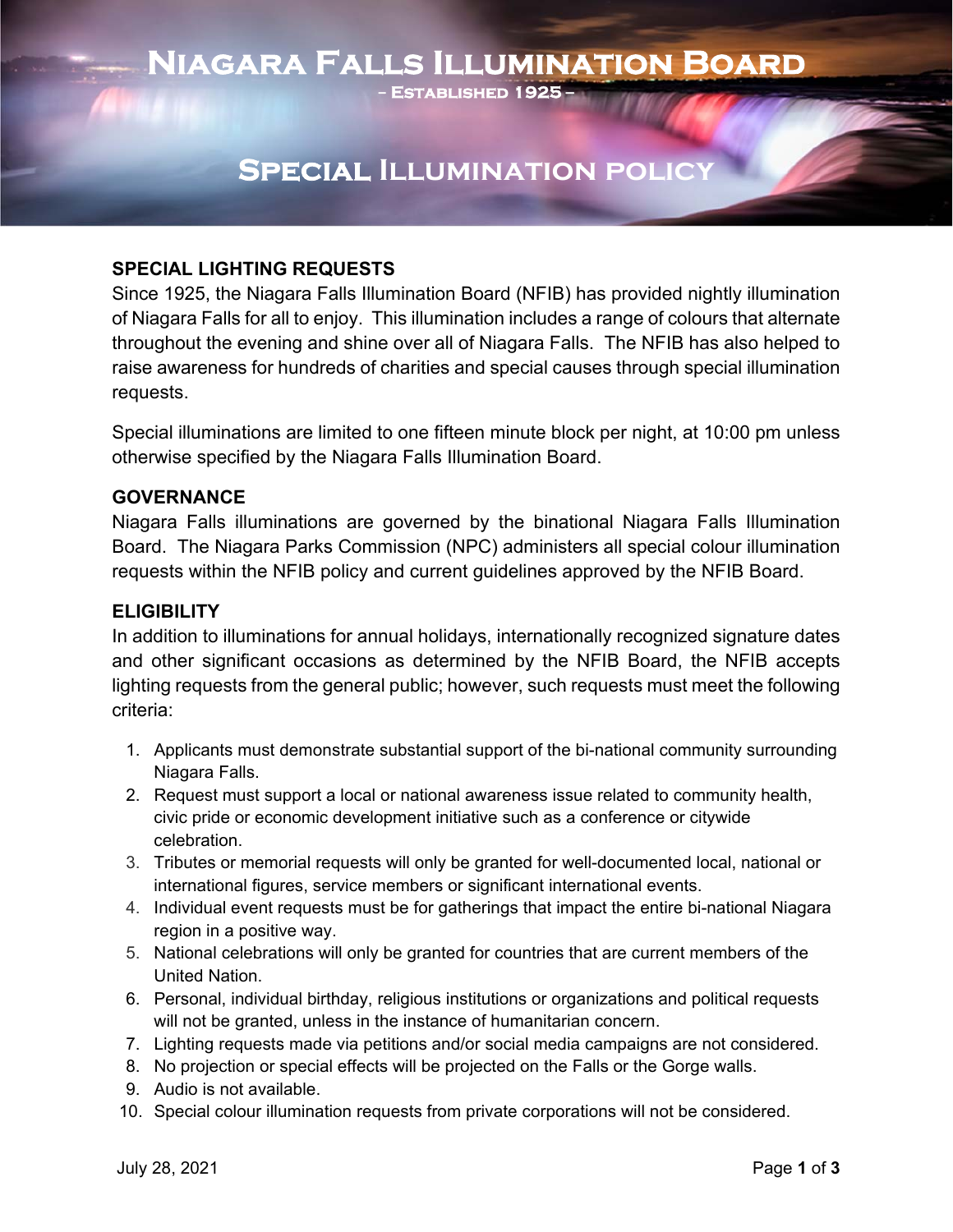## **Niagara Falls Illumination Board**

**− Established 1925 –** 

## **Special Illumination policy**

### **HOW TO APPLY**

To be considered, all requests must be:

- received in writing by full completion of the Niagara Falls Illumination Board's Special Illumination Request form available online at: <https://www.niagaraparks.com/special-illumination-requests>/
- completed and signed by a management representative of the official organization making the request; and,
- received by NPC at least 30 days in advance of the illumination date requested.

A special illumination is at the sole discretion of the NFIB and not subject to appeals or negotiation. All requests will be evaluated based on meeting the above-mentioned guidelines as well as:

- the nature of the cause
- history and background of the organization, cause or event
- how the lighting will be used to benefit the cause or event
- how the Niagara Falls iconic image will be related to the event

 Applicants will receive a written response stating whether or not it has been approved. Due to the high volume of applications, all requests may not be accommodated. The NFIB reserves the right to acknowledge two requests during the same time period if two illumination requests are received for the same colour on the same night.

 The NFIB wishes to stress that if an application is declined, it is not a reflection of the merits or importance of any requests.

### **IF AN APPLICATION IS APPROVED**

 allotted fifteen minute lighting period from 10:00 pm to 10:15 pm\*. To book the tour for your guests, please contact Tracie Wallis at <u>[twallis@niagaraparks.com.](mailto:twallis@niagaraparks.com)</u> Those groups that have been approved for a special lighting request are permitted complimentary entrance to the Illumination Tower for up to five (5) guests during the

If you plan to acknowledge a special illumination in communication materials, please provide samples for review and approval no later than 14 days prior to the illumination. Failure to do so may result in NFIB's inability to grant the request.